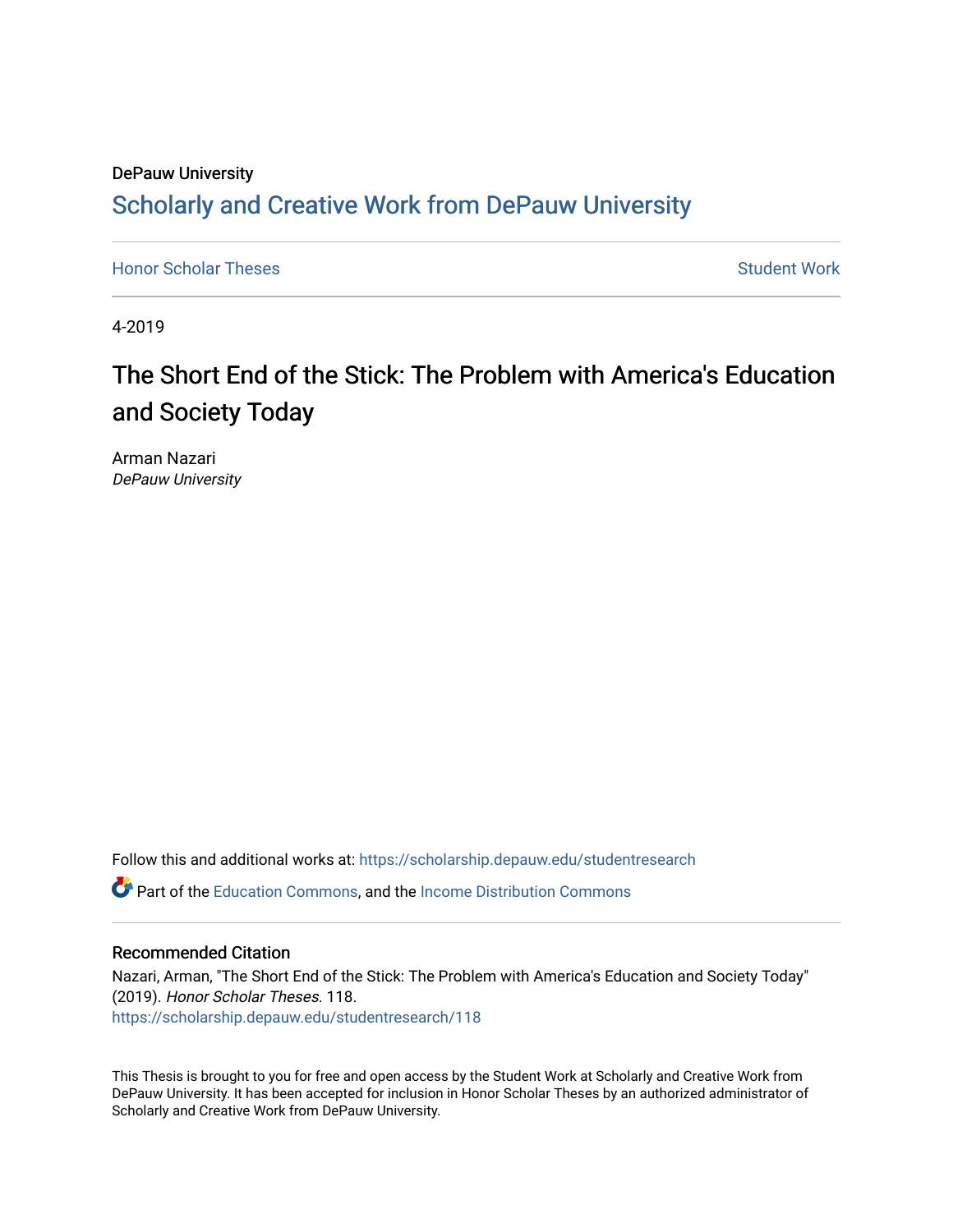The Short End of the Stick: The Problem with America's Education and Society Today

Arman Nazari

DePauw University Honor Scholar

Class of 2019

Faculty Sponsor: Beth Benedix

First Reader: Jonathan Nichols-Pethick

Second Reader: Humberto Barreto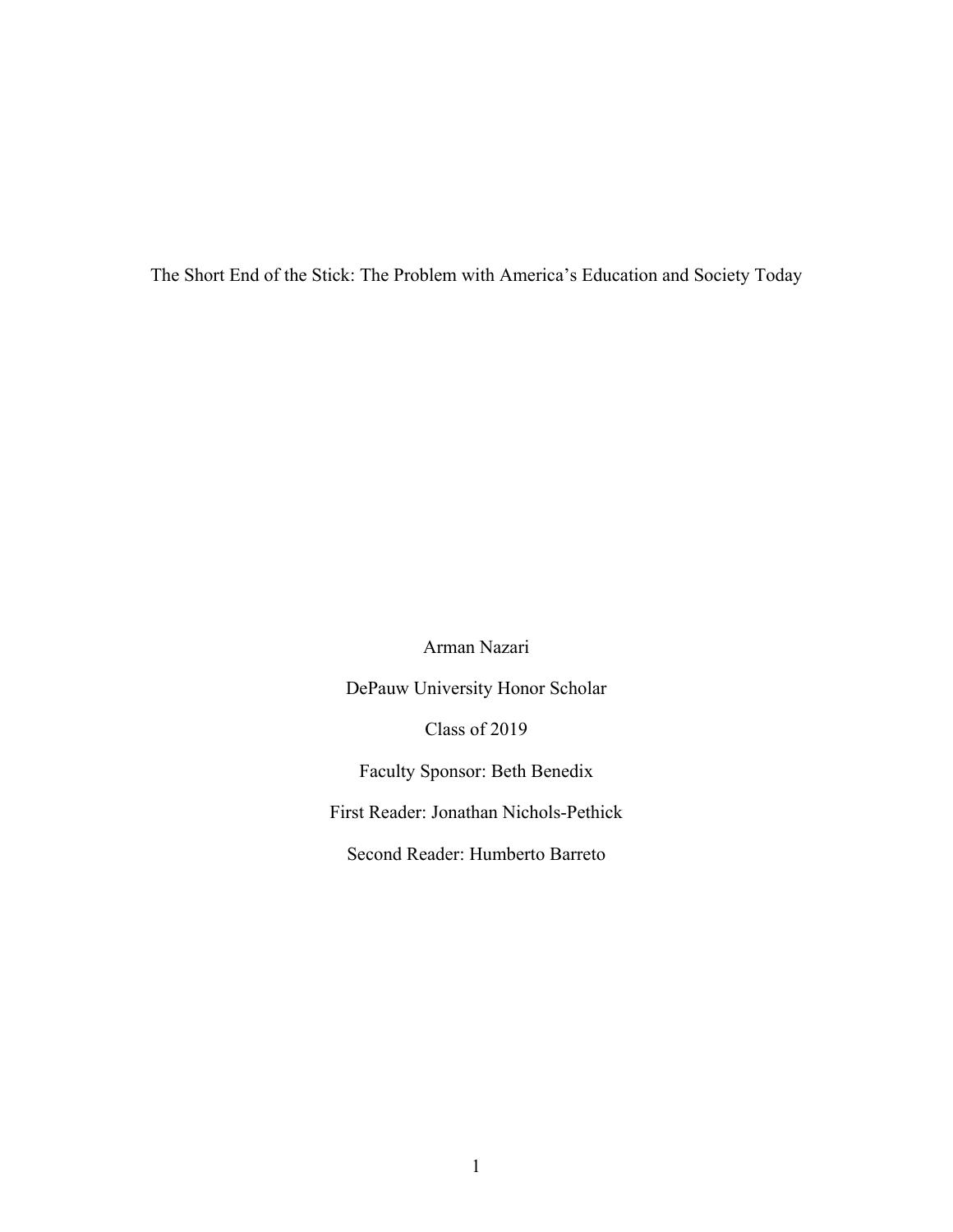#### Links to Podcast

Stream: https://soundcloud.com/user-718714835/the-short-end-of-the-stick-the-problem-withamericas-education-and-society-today

#### Download:

https://www.dropbox.com/s/1vz5qqolbp9ejb5/The%20Short%20End%20of%20the%20Stick%2 0%20The%20Problem%20with%20America%27s%20Education%20and%20Society%20Today.  $mp3?dl=0$ 

#### Process Paper

My thesis has taken a long road to get to where it is today. Like most Honor Scholars, my original topic idea is not what my thesis focused on. My original inspiration still made its way into the final product, the scene from *The Big Short*, but I originally wanted to look into how that concept of corporate greed I explore in my thesis was the driving force behind the housing bubble and therefore the Financial Crisis of 2007-08. I believed my education as an economics major as well as the other research skills I had gained at DePauw would allow me to peruse the vast sources written on last decade's market collapse, which would reveal to me that greed in corporate business was a consistent theme in the executives who committed fraud in the early 2000s. After my Investment Analysis/Portfolio Management class last year, I did some research to find what led to the housing bubble in the first place. Much of the research showed that in the 1990s as the internet was gaining popularity, many investors began investing in internet companies, whether they had a solid business model or not. The Dotcom Bubble burst in the late 1990s and threw investors into a panic. Many of these investors did not want to experience another bubble bursting, so they invested in the most stable asset they could: housing. Housing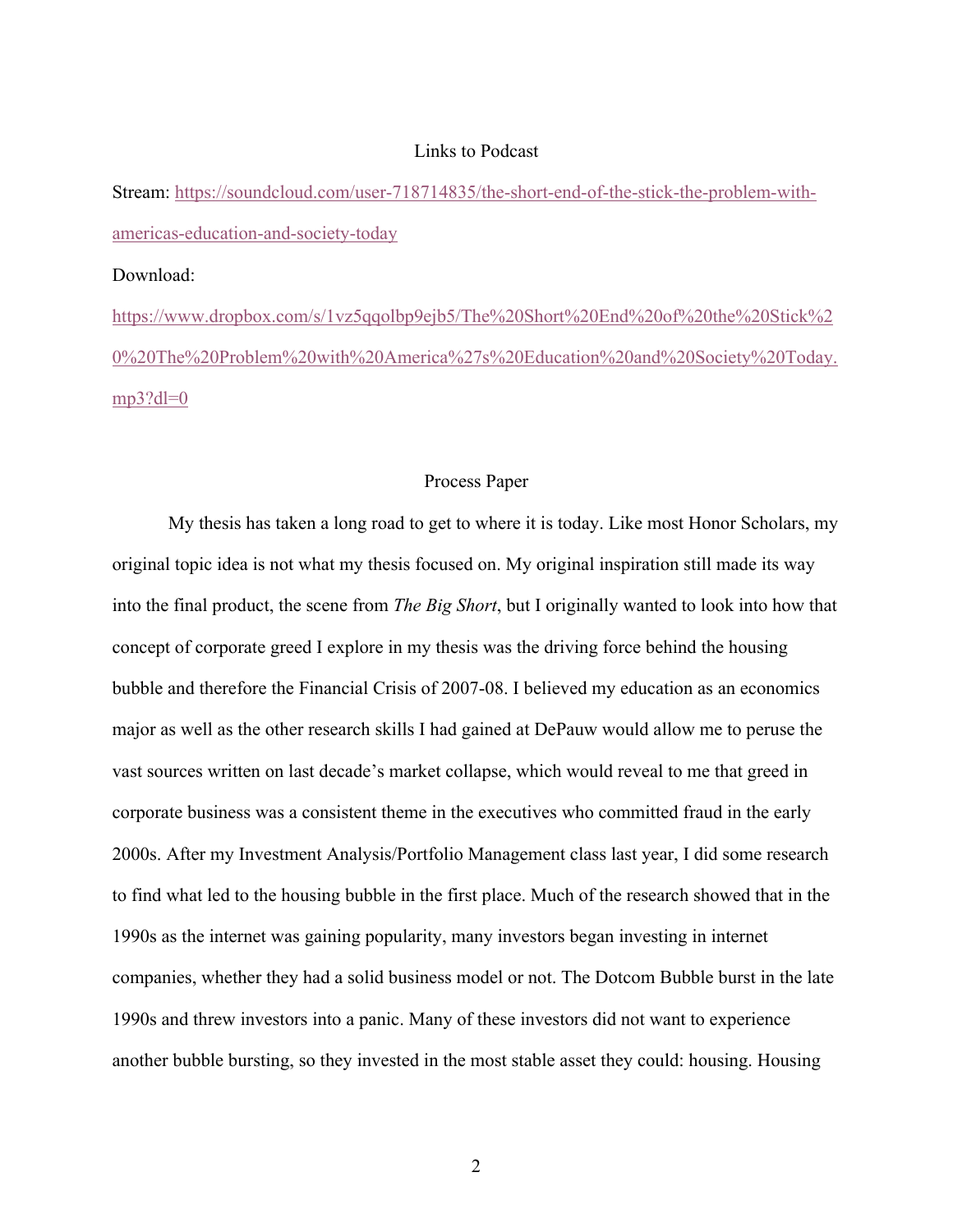prices kept rising as wages stayed the same and the rest is history. In my mind, I thought I had a clear shot to the answer and believed I just may have figured out everything that was wrong with the economy.

I set out to meet with my faculty sponsor for my thesis at the beginning of this year to begin fleshing out plans for what my thesis should look like. I chose Beth Benedix as my sponsor after having taken her Biblical Literature Honor Scholar seminar during my second semester of my junior year. That class, and specifically my relationship with Beth, flipped my script of what academia and pedagogy should look like. Throughout that semester, we would meet consistently to discuss project ideas or thoughts I had during class. During those meetings, I always found Beth asking me profound, thought-provoking questions which allowed me to really dive deep into whatever topic we were discussing. I believed (correctly) that through that process Beth would be invaluable as a thesis sponsor. During one of our first conversations, Beth and I were talking about the format of my thesis and after discussing one of the podcasts I had created for her class, Beth asked if I would be interested in producing a podcast for my thesis. I absolutely loved this idea. I have always found myself able to get thought across better when I am able to just talk for extended periods of time, which is one of the reasons I have loved meeting with Beth.

I had done a podcast before, but it was a very barebones recording done on my iPhone and not really edited before submitted. I knew that if I were to submit a podcast for my thesis, it would have to be of significantly higher quality. I began listening to a number of varying podcasts for inspiration. I listened to podcasts that aligned with my interests of sports and comedy in order to get a feel for how one should sound stylistically when only one's voice is heard. I listened to a number of varying NPR podcasts ranging from economics and business to

3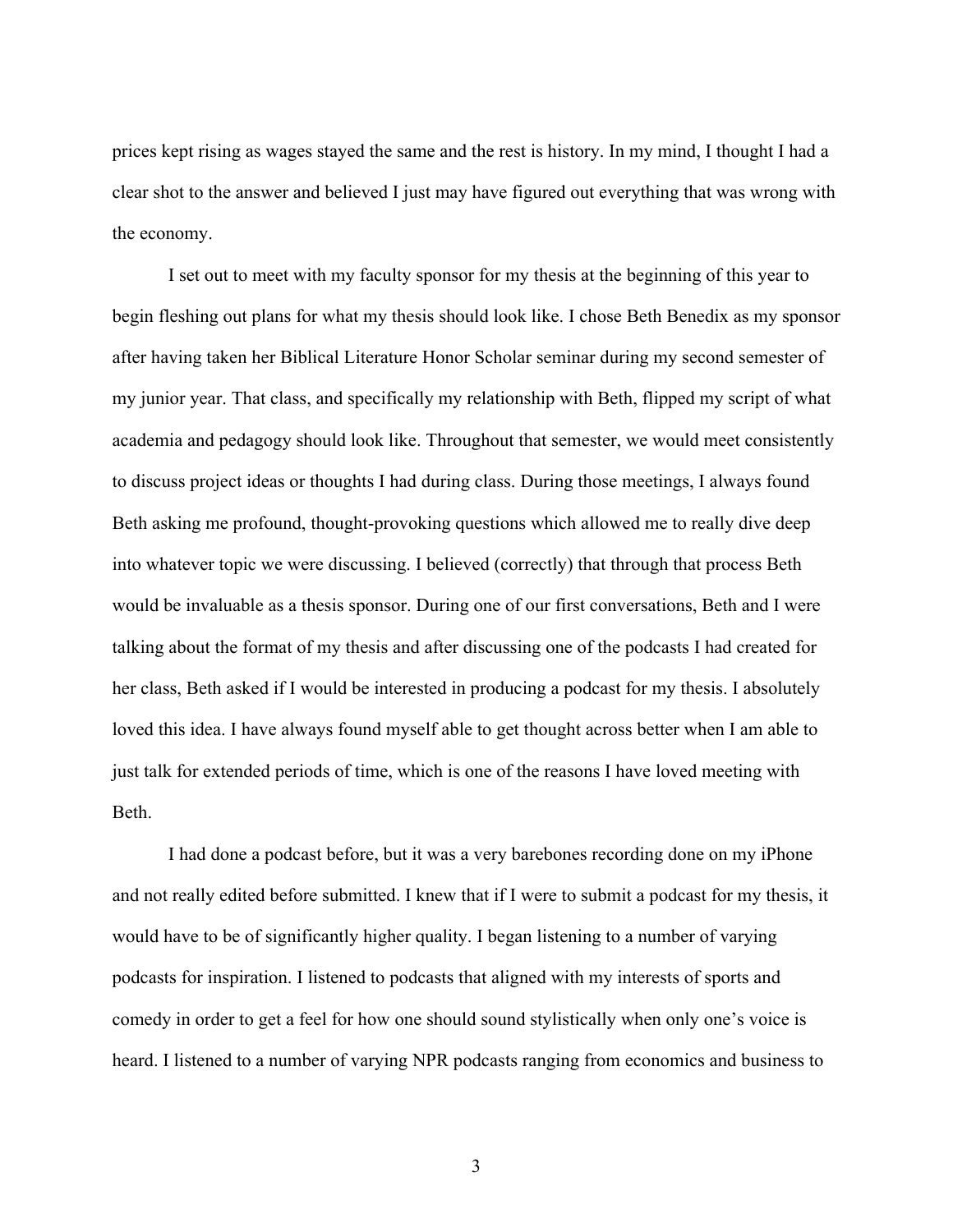This American Life. The more I listened to these podcasts I was able to tell the underlying details that made each one unique and great. At first, I listened to the words, volume, and style. As time went on, I began listening to the transition sound effects, background music, and stylistic production choices. I believe the countless hours I spent listening to an assortment of podcasts and genres allowed me to find my own style of things I liked for my own work.

At that point, I believed I would be doing a podcast on how corporate greed essentially collapsed the American, and then world economy. After my first meeting with my entire faculty committee, I realized that would not be the case. Professor Barreto told me there were far too many factors involved in the Great Recession that boiling it all down to corporate greed was a gross oversimplification. My committee began suggesting that I use my own experiences to talk about how I as a graduating senior am entering this business world that is greedy and immoral and how can my story fit into that. The idea was interesting, but I had a hard time conceptualizing it. Sure, I had been lucky to have a great internship and to already have a job, but what does this have to do with me?

The answer became clear to me over Thanksgiving break. I told the story of meeting Joyce during my podcast, but our conversation really had a toll on me. I spent the entire weekend talking to my sister about how guilty I felt that next year I would be making almost double Joyce's income in my first year out of college, and even now when I think back to that night, I get a pang in my heart. When I came back and told Beth about my conversation, I felt that everything was lining up. Joyce was able to personify the problem my thesis was talking about. I was able to speak to a real-life person from a very different background than me, and that opened my eyes to the vast community of people out there who are not benefitting from the system at hand. This is what led me to Robert Reich.

4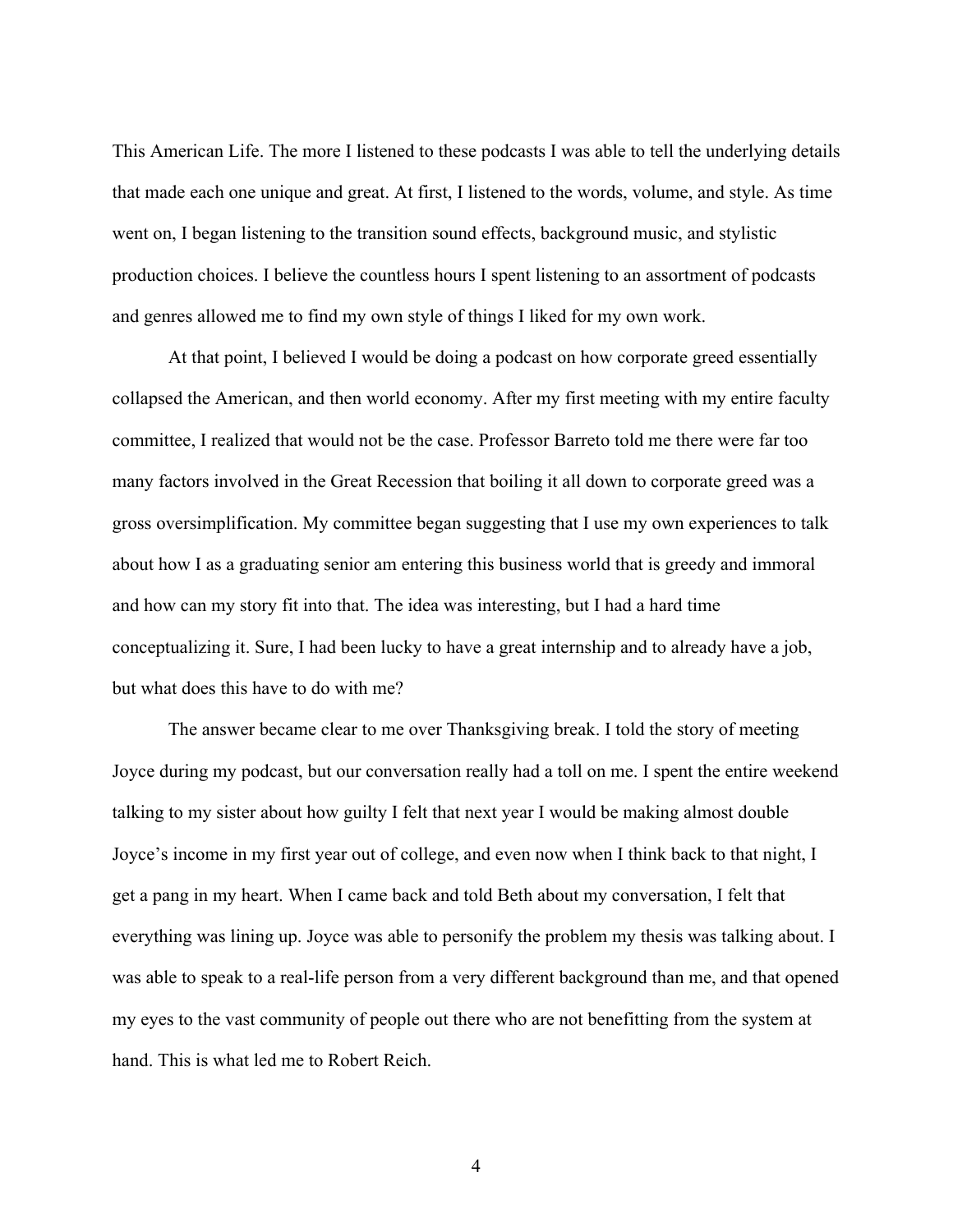Over Winter Term, I was reading *Saving Capitalism*, *Boomerang*, and a number of David Brooks articles. These concepts of such dramatic economic inequality seemed to scream off the pages at me. This is when it became clear to me, that when there are the obvious cases of people like Joyce who are not making enough money and struggle to pay for their basic necessities, there are also people who have built billion-dollar fortunes off other peoples' misfortunes. This idea of dramatic economic inequity sat wrong in my stomach and I could not figure out how we got to where we are.

After I read *The New Education*, I realized I found the missing piece of the puzzle. People are acting so aggressively in their own self-interest because, while self-preservation is a part of human nature, our education system fosters that. Reading that book and hearing of all the problems in the country made me feel very uneasy, but once I got to the chapter on Dr. Coward, I found a little bit of hope. I was exceptionally lucky to be able to speak with both Dr. Davidson and Dr. Coward over the phone and learned a great deal just from that conversation. Their insight on how broken the education system is and how we need to work alongside our education system to build a better one was exceptionally interesting to me. I had not thought of that idea before, but it seems to almost fit into my post-graduate profession of consultancy and finding solutions in a system that could work very well, which I found a bit of poetic justice in.

My hope for this podcast is for it to raise awareness of the problems in our education and society today. I do not believe this podcast has all the answers to solve the problems we face, but I do believe it can open a listener's mind to why we face these problems. Understanding a problem is the first step in solving it, so I hope this podcast can be the first domino of education reform whether here in Greencastle, or anywhere else throughout the country or world.

5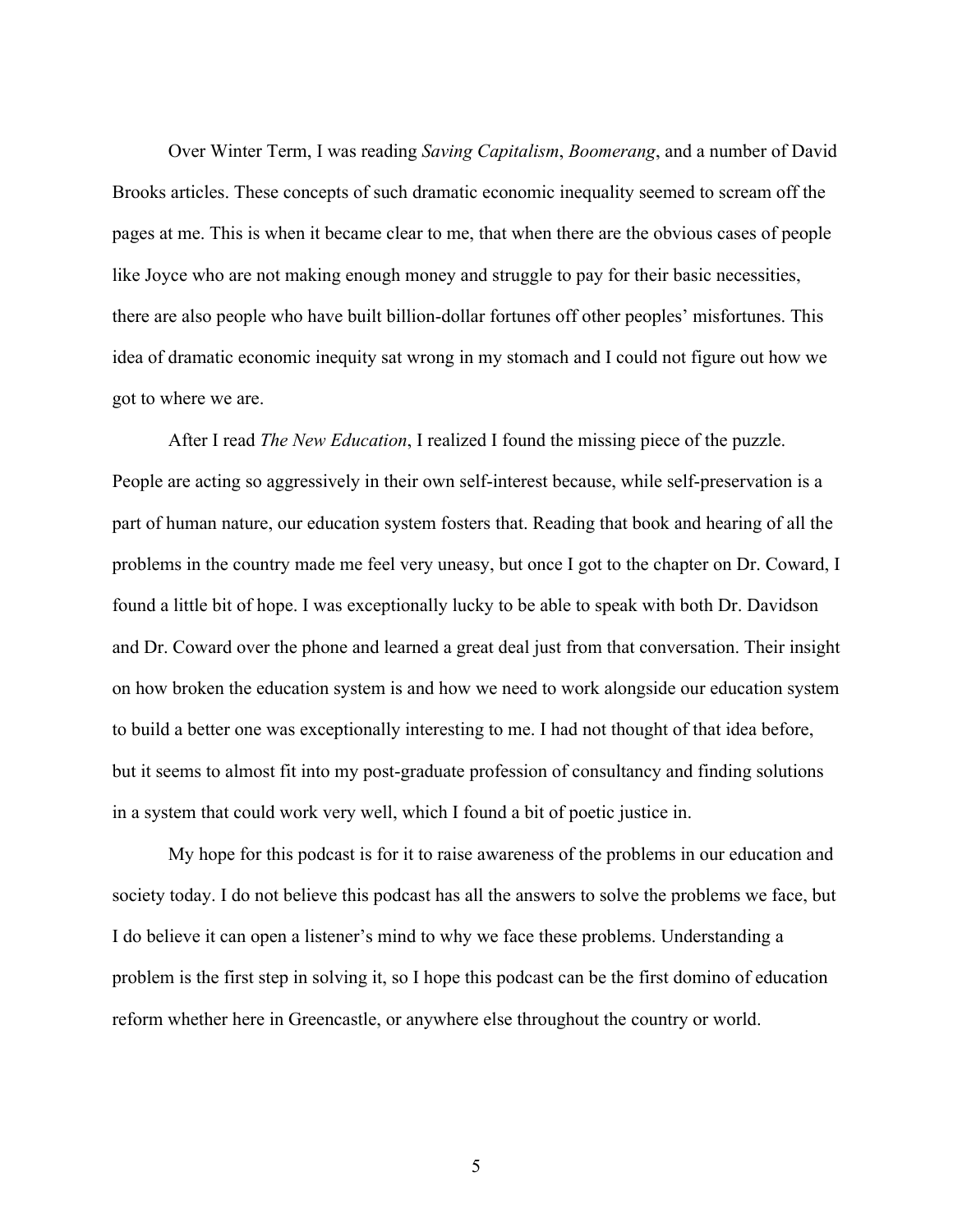## Acknowledgements

I would first like to thank my faculty committee for their unwavering support and being around whenever I needed it, I really couldn't have done this without you. I want to thank my parents for all the opportunities they have afforded me in this life. I have to thank my sister, Arezoo, for being my inspiration to come to DePauw and to be an Honor Scholar; you have always been a role model for me. I want to thank Kevin Moore for turning me on to the Honor Scholar program in our interview my senior year of high school; you showed me what this program has stood for from then, through your class, through this year. I finally want to thank my friends for listening to me talk about a topic that has varying levels of interest to them, and special thanks to those who introduced me to new material that could be used for the benefit of this podcast.